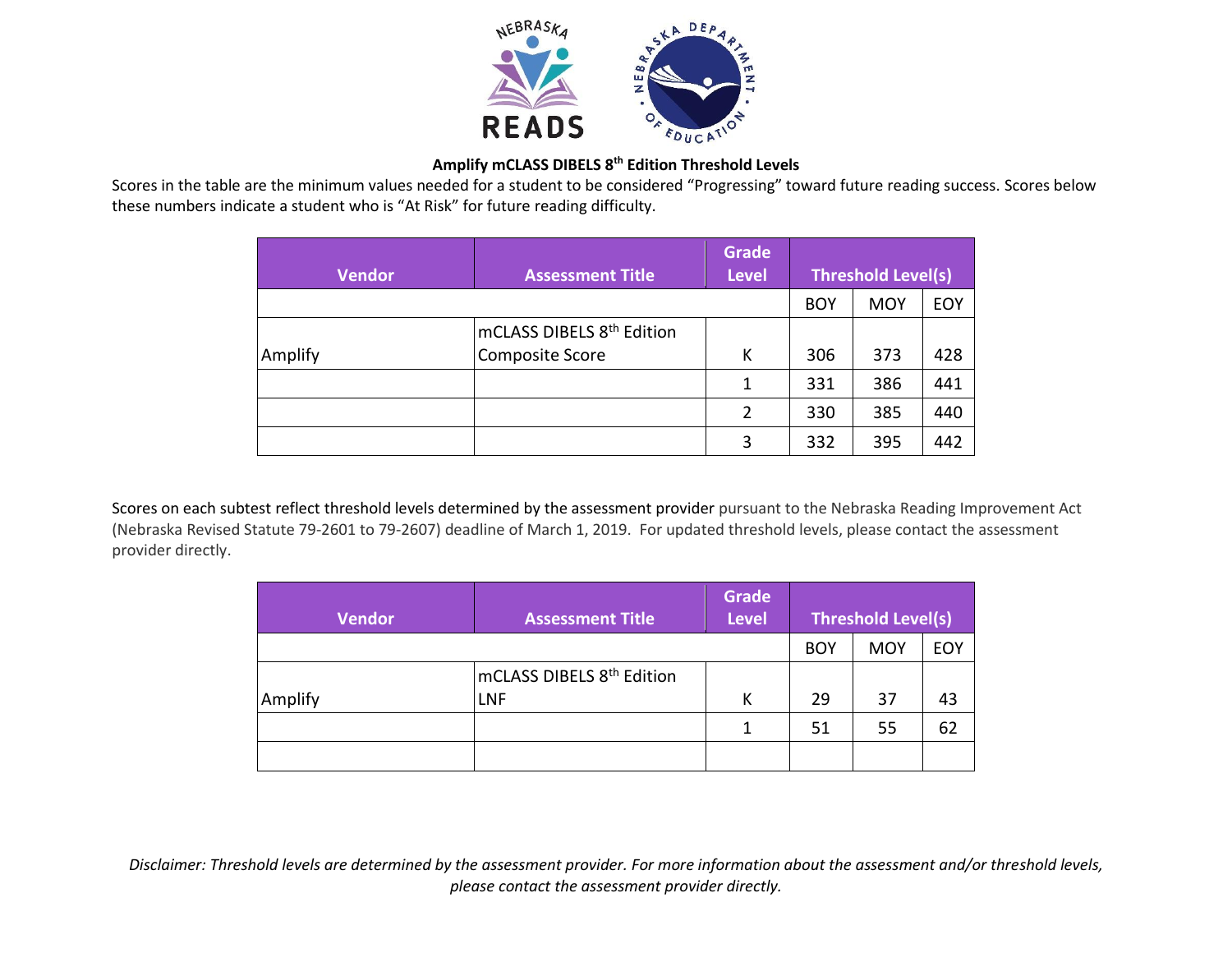| <b>Vendor</b> | <b>Assessment Title</b>               | <b>Grade</b><br><b>Level</b> | <b>Threshold Level(s)</b> |            |     |
|---------------|---------------------------------------|------------------------------|---------------------------|------------|-----|
|               |                                       |                              | <b>BOY</b>                | <b>MOY</b> | EOY |
|               | mCLASS DIBELS 8 <sup>th</sup> Edition |                              |                           |            |     |
| Amplify       | <b>PSF</b>                            | К                            | 8                         | 16         | 29  |
|               |                                       |                              | 38                        | 44         | 53  |

| <b>Vendor</b> | <b>Assessment Title</b>               | Grade<br><b>Level</b> | <b>Threshold Level(s)</b> |            |     |
|---------------|---------------------------------------|-----------------------|---------------------------|------------|-----|
|               |                                       |                       | <b>BOY</b>                | <b>MOY</b> | EOY |
|               | mCLASS DIBELS 8 <sup>th</sup> Edition |                       |                           |            |     |
| Amplify       | <b>NWF-CLS</b>                        | К                     | 15                        | 25         | 31  |
|               |                                       | 1                     | 40                        | 49         | 61  |
|               |                                       | 2                     | 54                        | 59         | 62  |
|               |                                       | 3                     | 75                        | 91         | 109 |

| <b>Vendor</b> | <b>Assessment Title</b>               | <b>Grade</b><br><b>Level</b> | <b>Threshold Level(s)</b> |            |            |
|---------------|---------------------------------------|------------------------------|---------------------------|------------|------------|
|               |                                       |                              | <b>BOY</b>                | <b>MOY</b> | <b>EOY</b> |
|               | mCLASS DIBELS 8 <sup>th</sup> Edition |                              |                           |            |            |
| Amplify       | NWF-WRC                               | К                            | 1                         | 1          |            |
|               |                                       | 1                            | 8                         | 11         | 11         |
|               |                                       | 2                            | 15                        | 17         | 17         |
|               |                                       | 3                            | 19                        | 29         | 31         |
|               |                                       |                              |                           |            |            |

*Disclaimer: Threshold levels are determined by the assessment provider. For more information about the assessment and/or threshold levels, please contact the assessment provider directly.*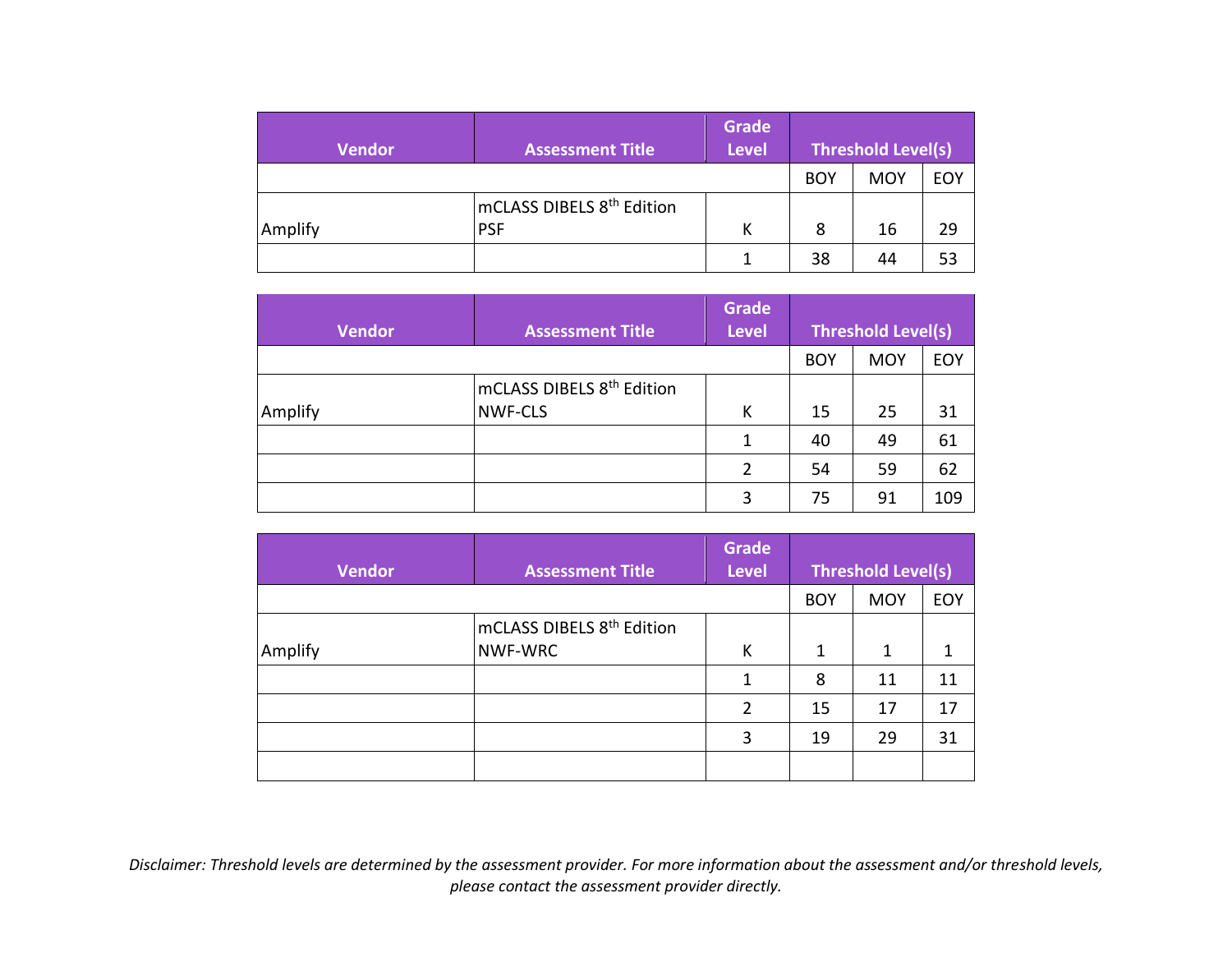| <b>Vendor</b> | <b>Assessment Title</b>               | <b>Grade</b><br><b>Level</b> | Threshold Level(s) |            |            |
|---------------|---------------------------------------|------------------------------|--------------------|------------|------------|
|               |                                       |                              | <b>BOY</b>         | <b>MOY</b> | <b>EOY</b> |
|               | mCLASS DIBELS 8 <sup>th</sup> Edition |                              |                    |            |            |
| Amplify       | <b>WRF</b>                            | K                            | $\mathbf 1$        | 2          |            |
|               |                                       | 1                            | 14                 | 17         | 22         |
|               |                                       | $\overline{2}$               | 25                 | 34         | 39         |
|               |                                       | 3                            | 39                 | 45         | 54         |

| <b>Vendor</b> | <b>Assessment Title</b>               | <b>Grade</b><br><b>Level</b> | <b>Threshold Level(s)</b> |            |            |
|---------------|---------------------------------------|------------------------------|---------------------------|------------|------------|
|               |                                       |                              | <b>BOY</b>                | <b>MOY</b> | <b>EOY</b> |
|               | mCLASS DIBELS 8 <sup>th</sup> Edition |                              |                           |            |            |
| Amplify       | <b>ORF-</b> words correct             | 1                            | 8                         | 18         | 33         |
|               |                                       |                              | 52                        | 67         | 89         |
|               |                                       | 2                            | 61                        | 80         | 102        |

| <b>Vendor</b> | <b>Assessment Title</b>               | <b>Grade</b><br><b>Level</b> | <b>Threshold Level(s)</b> |            |            |
|---------------|---------------------------------------|------------------------------|---------------------------|------------|------------|
|               |                                       |                              | <b>BOY</b>                | <b>MOY</b> | <b>EOY</b> |
|               | mCLASS DIBELS 8 <sup>th</sup> Edition |                              |                           |            |            |
| Amplify       | ORF-accuracy                          | 1                            | 48                        | 63         | 85         |
|               |                                       | 2                            | 92                        | 94         | 99         |
|               |                                       | 3                            | 93                        | 97         | 99         |

*Disclaimer: Threshold levels are determined by the assessment provider. For more information about the assessment and/or threshold levels, please contact the assessment provider directly.*